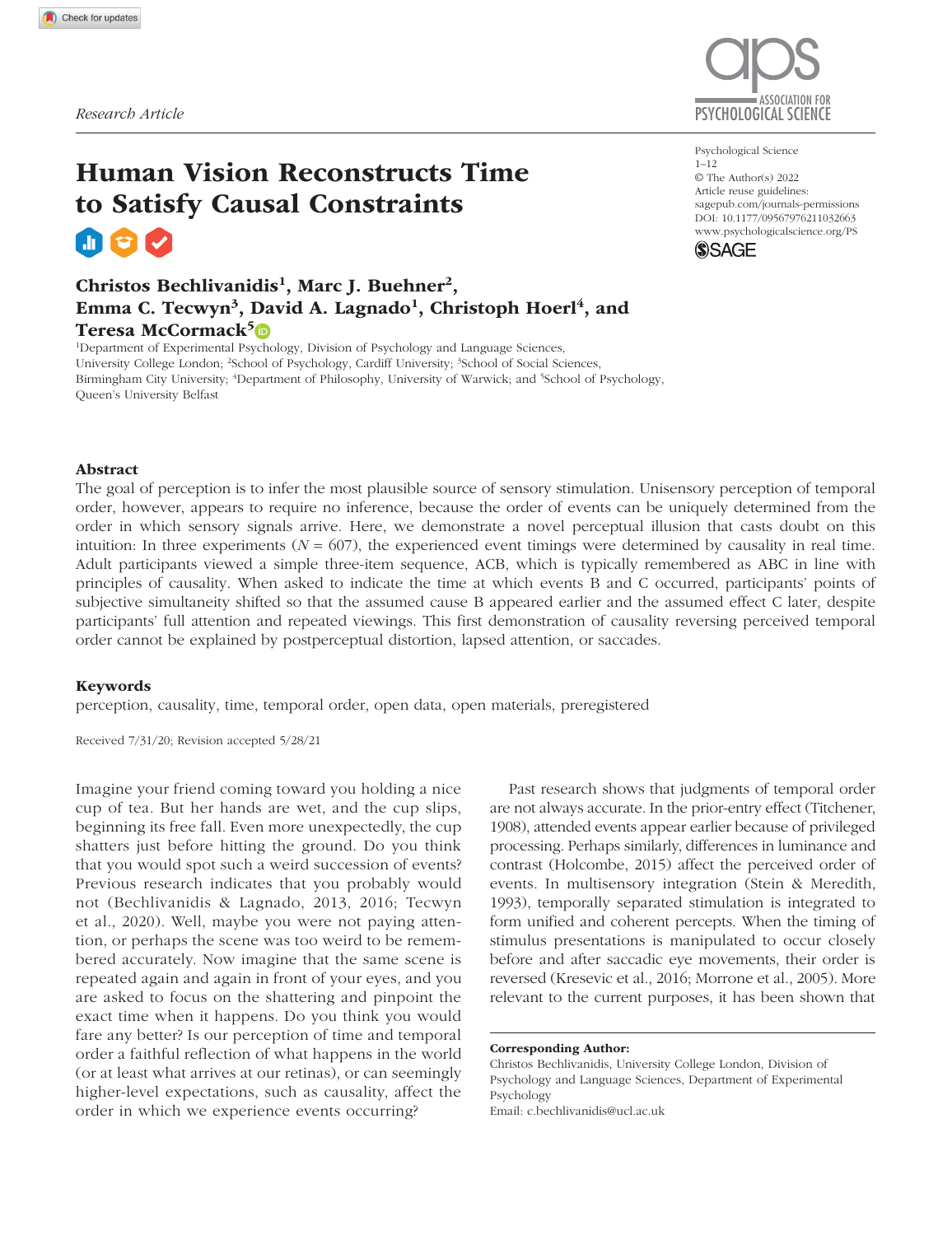when presented with stimuli that give the impression of a recently learned (Bechlivanidis & Lagnado, 2013) or a familiar (Bechlivanidis & Lagnado, 2016) causal relationship that nevertheless violates the expected temporal order, adults and children as young as 4 years old (Tecwyn et al., 2020) report having seen the causal instead of the objective temporal order of events.

These prior demonstrations of order reversals, however (see Holcombe, 2015, for an extensive review), depend on split attention, stimuli that change between saccades, or integration of multimodal signals and are usually revealed in post hoc reports that are subject to memory distortions. Therefore, under conditions of unconstrained attention to uniform unisensory stimuli, one would still intuit that, at the time of perception, the order of experiences will match the order of events in the world. In other words, provided that people attend closely to the events in question and use the same sensory modality, and provided that there is no interval between their experience and its report, the perceived order will coincide with the order in which stimuli arrive at their sensory organs. Although this describes what we take to be an intuitive view, there are indeed theoretical accounts of experience, such as the *brain-time theory* (Dennett & Kinsbourne, 1992; Holcombe, 2015) or the *mirroring theory* (Mellor, 1985; Phillips, 2014), that assume such a direct mapping between the temporal structure of reality and of experience. What underlies this intuition is that, whereas spatial perception, for instance, requires an inferential step to generate 3D percepts from retinal input, temporalorder perception at its most basic does not require any inferential processes at all, because the perceptual input is itself temporally ordered. In other words, internal representations of temporal order—unless they involve cross-modal integration, switches in attention, or substantial differences between stimuli—match the order of experienced external events.

Here, we tested this mirroring intuition by asking whether causality, which also carries temporal-order information (because causes precede their effects), can affect the order in which events are perceived in real time. We modified a paradigmatic Michottean (Michotte, 1963) causal sequence (two objects colliding) by adding a third object to produce a domino-effect collision involving three objects, A, B, and C. Critically, instead of the canonical order ABC (A collides with B, which then collides with C), we presented a reordered version of the sequence: A moves first, but at the time of its making contact with B, C starts moving, and B starts moving only 150 ms later than that (i.e., ACB; see Fig. 1). Earlier research has demonstrated that this stimulus reliably leads people to (a) report that A was the cause

# Statement of Relevance

There are two sources of information on the temporal order of events: the order in which we experience them and their causal relationships, because causes precede their effects. Intuitively, direct experience of order is far more dependable than causal inference. Here, we showed participants events that looked like collisions, but the collided-on object started moving before the collision occurred. Surprisingly, participants indicated in real time that they saw events happening significantly earlier or later than they actually did, at timings compatible with causal interpretations (as if there were indeed a collision). This is evidence that perceived order is not the passive registration of the sequence of signals arriving at the observer but an active interpretation informed by rich assumptions.

of B and B the cause of C and (b) remember having seen ABC instead of ACB (Bechlivanidis & Lagnado, 2016; Tecwyn et al., 2020). This is because, despite the objective ACB order, the event sequence best fits a causal schema ABC, in which B is the presumed cause of C's motion, and thus B must have occurred before its supposed effect C. Until now, such distortions have been demonstrated only at the retrieval stage and have been explained via the constructive nature of memory (Pedro, 2020; White, 2015).

To examine the possibility of the alternative and more surprising perceptual explanation, rather than asking



Fig. 1. The reordered Michottean domino-like sequence (the arrows represent the time of motion onset) used in the present experiments. Although the sequence appears to be a series of collisions (in which object A collides with object B, which then collides with object C), object C in fact moves before its presumed cause.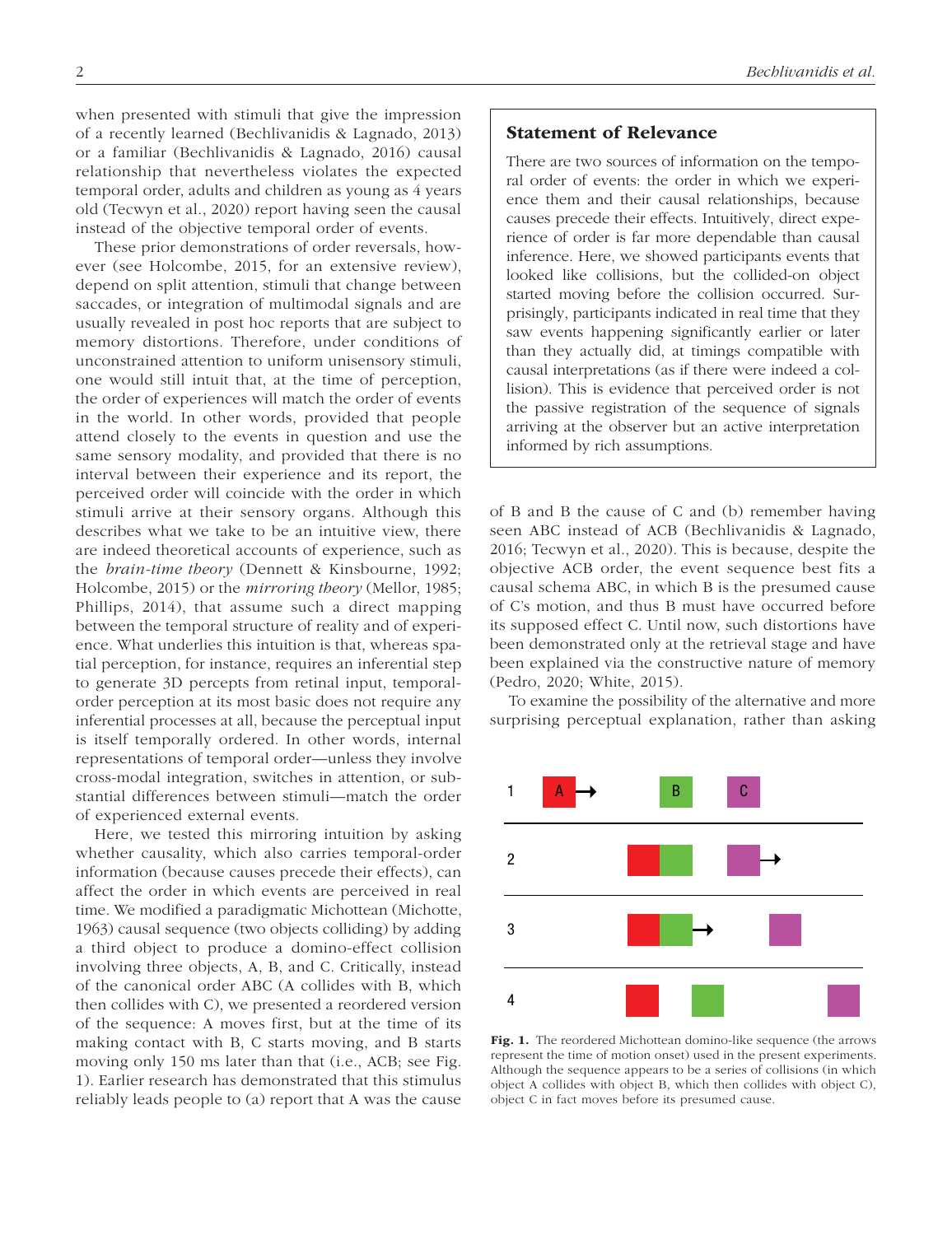

Fig. 2. Memory distortion versus perceptual shifts as underlying mechanisms of temporal causal reordering. Given that previous research indicates that the objective ACB order (a) diverges from the reported ABC order (c), the question is whether this reordering occurs already at the time of perception or whether an initially accurate perception is distorted at a later stage (e.g., during retrieval). In the latter case, participants would be able to accurately synchronize an on-screen flash with the actual motion onsets of B and C (b, left). If order perception is already distorted, however, participants will perceive B moving earlier and/or C moving later, and that would be reflected in the chosen temporal locations of the flash (b, right). Although the absolute size of any temporal shift is not critical, note that the total temporal displacement required to turn a noncausal ACB sequence into the causal ABC sequence is 150 ms, because that is the time that elapses in the former sequence between when C starts moving and when B does.

for judgments of order (which necessarily take place after the fact), we asked participants to indicate in real time when they saw the objects move. If reordering occurs during retrieval, the subjective timings should be accurate. If, however, the effect is already present during encoding, then to turn a noncausal ACB sequence into the causally consistent ABC, object B will be perceived as moving earlier than it does, object C will be seen as moving later, or both (Fig. 2).

# Overview of Experiments

In all experiments, participants saw variations of the animation depicted in Figure 1 and had to synchronize a nonlocalized on-screen flash with the motion onset of B or C. To that end, they were given unlimited attempts to adjust the timing of the flash via a slider; each adjustment caused the clip to be played again using the updated flash timing. Our dependent variable was the *point of subjective simultaneity* (PSS), the temporal distance between motion onset of the target object and the final adjusted flash location. The critical clip was invariably the ACB sequence (Fig. 3, top right)—that is, the clip in which the temporal order did not match the apparent causal order of events. Rather than focusing on the absolute PSS, though, we were interested in comparing the PSS in the ACB clip with the PSS derived from clips in which there was no tension between the temporal and causal order, either because by removing one of the objects, we also removed the appearance of any obvious causal relationship (Experiment 1) or because the causal relation was congruent with the temporal order (Experiments 2 and 3).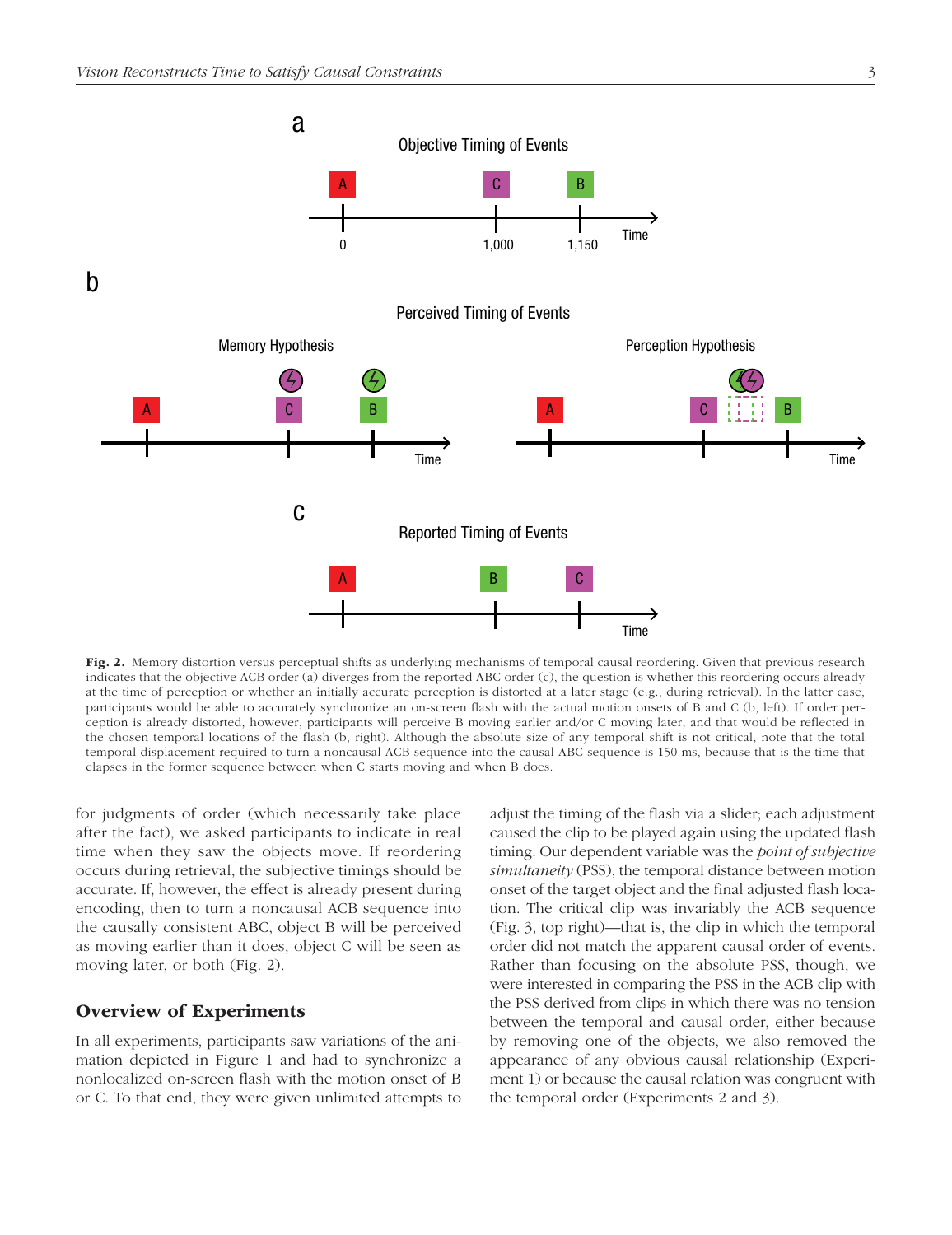

Fig. 3. Target clips shown in the three experiments. In the left column, the order of events follows the causal direction. In the right column, object B starts moving with a delay (150 ms) and after its presumed effect C (if present) has moved. In each column, the sequences shown in the middle and at the bottom are identical to the sequence shown at the top, except that a single object (A or C) has been removed. The clips in the right column were used in Experiment 1, the clips shown in the top and middle rows were used in Experiment 2, and the clips shown in the top and bottom rows were used in Experiment 3.

# Experiment 1

# Method

Participants. We recruited 280 participants through Amazon Mechanical Turk. The sample size was decided through a power analysis based on earlier pilot studies (power: 80%,  $\alpha$  = .05). Following the preregistration plan, we did not include participants in the analysis who reported a PSS exceeding 400 ms in any direction (i.e., abs(PSS) > 400) in any of the nontarget clips or a PSS higher than 1,000 ms in the target clips. Eighty participants were removed on the basis of the first criterion, and none were removed on the basis of the second. The final sample size consisted of 200 participants (mean age = 34.5 years, *SD* = 10.7; 99 females) who received \$0.20 for participating and an additional \$0.30 if they passed the exclusion criteria.

**Materials and design.** The experiment was approved by the University College London Research Ethics Committee (EP/2017/005), was preregistered at https://osf.io/ w2qd4/, and can be viewed at https://www.ucl.ac.uk/ lagnado-lab/experiments/christos/constructing\_time/. It was conducted within participants, with each participant seeing eight clips, four of which were nontarget clips and acted as attention checks (see exclusion criteria below). All target clips followed the ACB order (Fig. 3, top right) and differed in the number of objects present (two or three) and in the object with which participants were asked to synchronize the flash (B or C). The two-object clips (A . . . B and CB) were included for comparison with the critical ACB clip because they preserved the same temporal dynamics without implying a causal relationship. Therefore, the four target stimuli were ACB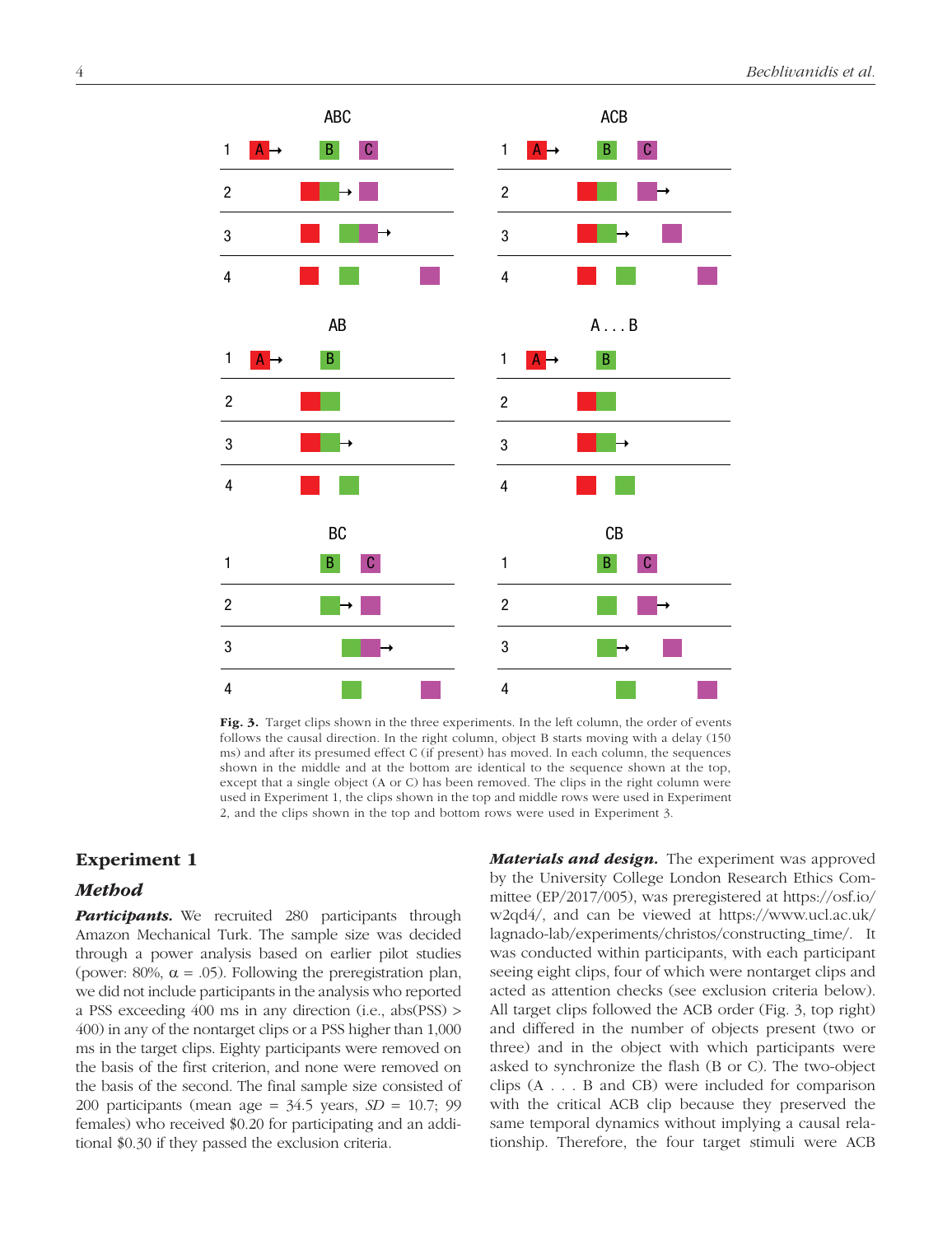(synced with B), A . . . B (synced with B), ACB (synced with C), and CB (synced with C), as shown in Figure 3 (right column). This resulted in a  $2 \times 2$  within-subjects design with the factors number of objects (three vs. two) and synchronization target (object B vs. object C). The order of clip presentation was randomized per participant, but the alternation between nontarget and target clips was kept constant, starting with a nontarget clip and then alternating between target and nontarget clips.

All clips featured two or three red (hexadecimal color code: No. FF0000), green (No. 00FF00), and purple (No. EC00F0) squares  $(30 \times 30 \text{ pixels})$ . The colors were randomly assigned in each clip, but the color of the sync target was kept constant for each participant. The squares moved at a constant speed of 0.2 pixels per frame, and the target frame rate was set at 60 frames per second. The two-object versions of the clips were identical to the three-object ones, except that a single object was invisible: When the sync target was B, object C was invisible, but when participants were asked to synchronize the flash with object C, object A was invisible.<sup>1</sup>

The squares (two or three) were arranged in a row, 150 pixels from the top of the viewport (the user's visible area of a Web page in the browser), and moved horizontally in the same direction either to the left or to the right, randomly decided for each participant. (In what follows, we will describe only the left-to-right versions, because in the right-to-left direction, clips were mirrored horizontally but were otherwise identical.) Square A was positioned 160 pixels from the left edge of the screen. Square B was placed 200 pixels to the right of square A, and square C was placed 30 pixels to the right of square B. There was an initial period of no motion, randomly determined for each clip (1,500– 3,400 ms). This was especially important because if the start time were fixed, the correct flash location would be identical between clips, possibly allowing transfer between trials and leading to order effects. When the clip started, square A traveled for 1,000 ms at 0.2 pixels per frame, stopping directly adjacent to square B. Critically, the next object to move was square C; B moved 150 ms later. Object B traveled for 30 pixels and object C for 200 pixels, both at 0.2 pixels per frame. The twoobject target clips were, as discussed, identical to threeobject ones with one of the squares being invisible. Thus, the A . . . B clip (Fig. 3, middle right) was the same as the ACB clip without square C, whereas the CB clip (Fig. 3, bottom right) was the same as the ACB clip without object A.

The nontarget clips featured two or three squares arranged in a vertical column with a 30-pixel gap between them (equal to the height of each square). When the animation started, the squares moved horizontally in the same direction (to the left or to the right, randomly decided per participant) at 0.2 pixels per frame and came to a halt 200 pixels later. The order of motion onset was randomly determined per clip, but the relative timings were identical to those of the target clips (0 ms, 1,000 ms, and 1,150 ms).

At some point during the animation of each target or nontarget clip, the whole viewport would flash black—that is, the background color was set to black (No. 000000) for a single frame and back to white (No. FFFFFF) again. The initial temporal position of the flash was randomly determined per participant to be either at the beginning of the clip (before any of the squares moved) or at the end (after all squares had reached their final location).

Below the clip, some of the instructions were repeated to participants (task and sync target, unrestricted number of attempts, performance-based fee), and below that there was a slider ranging from 0 to 4,000 ms (the actual values were not visible to participants, but the slider was labeled "earlier" on its left edge and "later" on its right edge). The position of the slider controlled the temporal position of the flash. Its initial position corresponded to the initial temporal location of the flash (extreme left = flash at 0 ms, i.e., flash before animation; extreme right = flash at 4,000 ms, i.e., flash after animation).

**Procedure.** After providing informed consent, participants were asked for basic demographic information (age, gender) and were introduced to the task: They watched eight clips featuring moving squares. At some point during the animation, the screen flashed black. A slider below the clip allowed them to adjust the temporal position of the flash. Their task was to adjust the flash position so that it occurred exactly when one of the squares started moving (the actual color of the square was mentioned but differed between participants). After each adjustment, the clip would be replayed. There was no limit in the number of adjustments allowed. Finally, it was explained to participants that their fee would depend on their performance in the task.

Participants then watched the eight clips and, for each one, used the slider to adjust the temporal location of the flash. After each clip, participants were reminded that the task would remain the same for the next clip and that they had as many attempts as needed. After the eight clips, participants were asked for any additional comment, were informed about their final fee, and were thanked for participating.

## Results

To reach the PSS, participants made an average of 7.9  $(SD = 6.03)$  adjustments of the flash location per clip and thus watched each sequence as many times. $2$  As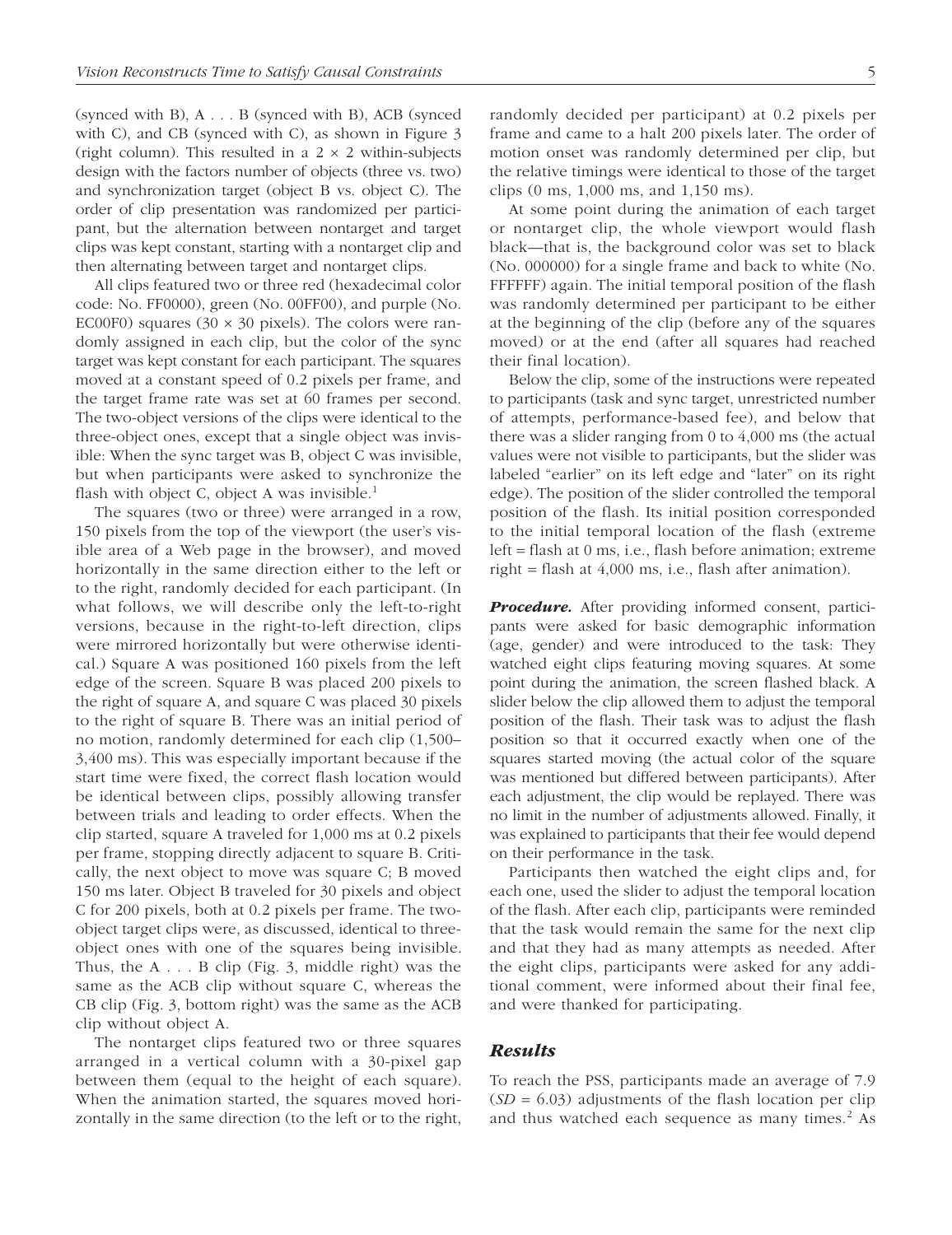

Fig. 4. Average point of subjective simultaneity per clip and synchronization target in three-object ACB and two-object A . . . B and CB sequences in Experiment 1. Error bars represent 95% confidence intervals.

can be seen in Figure 4, when presented with the ACB sequence and asked to indicate when object B started moving, participants positioned the flash on average 82.96 ms (*SD* = 83.01) before the actual movement, and when asked to indicate when object C started its motion, they positioned the flash on average 45.41 ms (*SD* = 128.07) after C actually moved. The figure also shows a clear difference in the PSS between clips in which all objects were visible (orange bars) and clips in which one of the objects was removed (blue bars) and thus causal impressions were weakened or not present at all (Michotte, 1963).

A repeated measures analysis of variance (ANOVA)<sup>3</sup> revealed significant main effects of the factors number of objects (i.e., three vs. two), *F*(1, 199) = 10.014, *p* = .002,  $\eta^2$  = .048, and synchronization target, *F*(1, 199) = 67.403,  $p < .001$ ,  $\eta^2 = .253$ , and a significant interaction effect, *F*(1, 199) = 76.348, *p* < .001,  $\eta^2$  = .277. When the flash was synchronized with the onset of object B's motion, the PSS was significantly lower when three objects were present  $(M = -82.96 \text{ ms}, SD = 83.01)$  than when two objects were present (*M* = −40.84 ms, *SD* = 93.59),  $t(199) = 5.392, p < .001, d = 0.476$ . When the flash was synchronized with object C, the PSS was significantly higher in the three-object clips  $(M = 45.41 \text{ ms}, SD = 128.07)$ 

6 *Bechlivanidis et al.*

compared with the two-object clips  $(M = -43.03$  ms, *SD* = 139.43), *t*(199) = 7.042, *p* < .001, *d* = 0.661.

For each participant, we calculated the total temporal displacement by subtracting the PSS when syncing the flash with B from the PSS when syncing the flash with C and compared it with the objectively correct 0 ms and the minimum 150-ms total deviation required for a causally plausible sequence. (Note that earlier perception of motion onset in B translates into a negative PSS, hence the need to subtract.) As shown in Figure 5, for the three-object ACB clip, the total deviation  $(M = 128.36 \text{ ms}, SD = 138.51)$  differed strongly from 0,  $t(199) = 13.246$ ,  $p < .001$ ,  $d = 0.927$ , but less so compared with 150,  $t(199) = 2.210$ ,  $p = .028$ ,  $d = 0.156$ . In contrast, for the two-object clips (A . . . B and BC) the total deviation  $(M = -2.19 \text{ ms}, SD = 163.58)$  was not significantly different from 0,  $t(199) = -0.189$ ,  $p =$ .850,  $d = 0.013$ , but was clearly lower than 150 ms, *t*(199) = 3.157, *p* = .0018, *d* = 0.930. The total PSS in three-object clips was significantly higher than the total PSS in two-object clips, *t*(199) = 8.738, *p* < .001, *d* = 0.861. Finally, a McNemar test comparing the percentage of participants whose total deviation exceeded 150 ms in the three-object clip (45.5%) and the two-object clip (13.5%) was also significant,  $\chi^2(1, N = 200) = 91.0$ ,  $p < .001$ .

# **Discussion**

The results support the perceptual basis of the effect. When watching the reordered ACB sequence, participants actually perceived B happening earlier and C happening later, at timings that, in total, approach the temporal displacement necessary to turn the ACB sequence into the causal ABC one. Displacements of such magnitude were not observed when one of the objects was hidden. It is thus the illusory causal context that produced the online reversal of temporal order: The insertion of C into A . . . B to produce ACB shifted perception of B earlier in time to yield a causally meaningful ABC percept, whereas the addition of A to CB (to also produce ACB) pushed perception of C later in time to yield the ABC percept.

It may be argued that the difference between the three-object sequence and its two-object counterpart lies not only in the resulting causal impressions but also in varying perceptual loads. If participants attempt to keep track of all objects present, an extra object might increase perceptual load, which may explain the observed inaccuracies. Experiments 2 and 3 compared performance in the ACB clip with a three-object ABC sequence in which the causal and temporal orders coincided and thus no deviations were expected.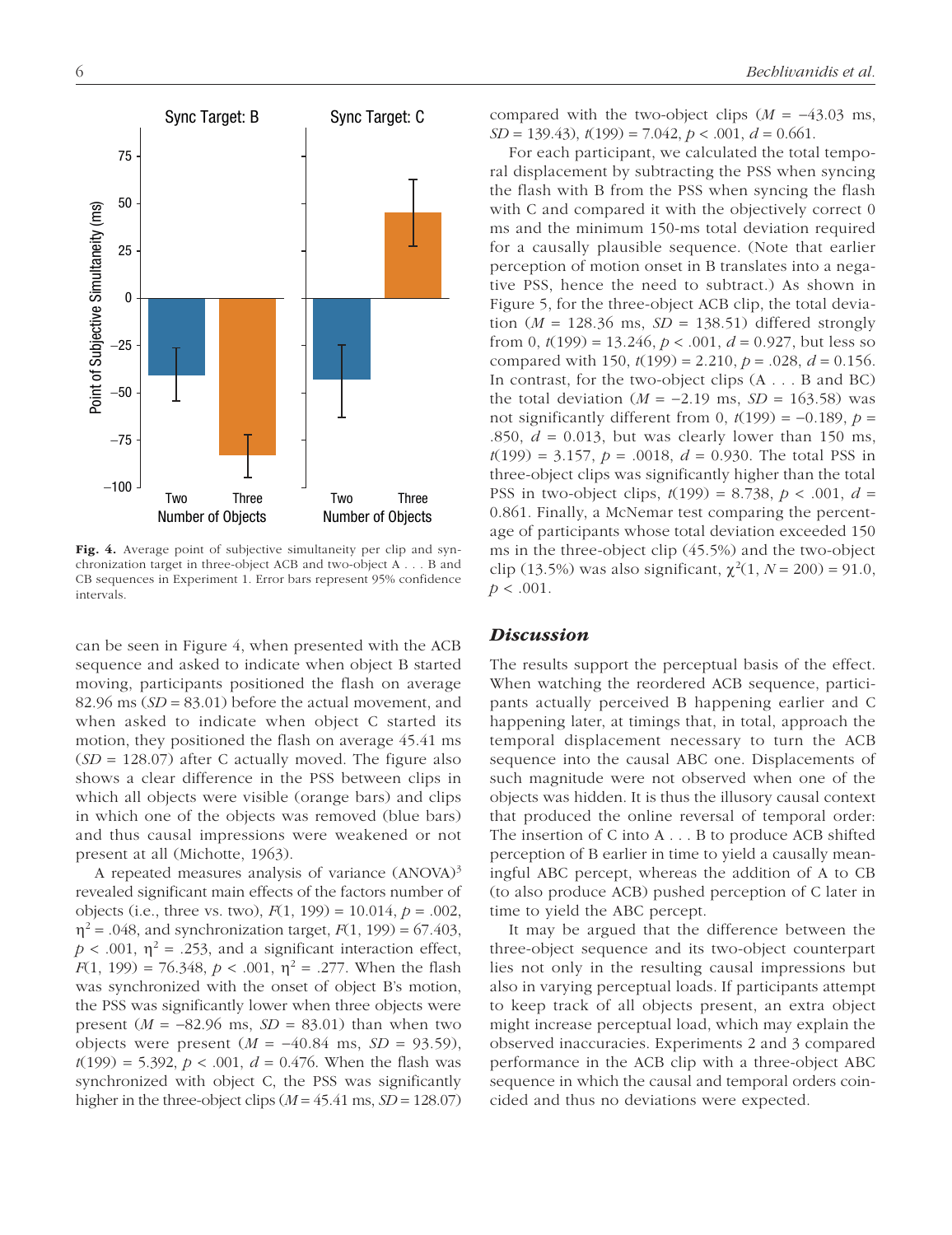

Fig. 5. Total deviation in three- and two-object clips in Experiment 1. Deviation was determined by calculating the total PSS when the flash was synced with B and when synced with C and comparing it with the objectively correct 0 ms and with the minimum 150-ms total deviation required for a causally plausible sequence. The vertical line marks the critical 150 ms, the minimum total shift required to convert the ACB sequence to the causally canonical ABC sequence. Dots show individual participant data. The curves were computed through kerneldensity estimation (Gaussian kernel, Scott bandwidth).

# Experiment 2

# Method

Participants. A different sample of 280 participants was recruited through Amazon Mechanical Turk. The exclusion criteria were the same as before, but instead of 400 ms, we used a stricter threshold of 300 ms (preregistered) for the nontarget clips. As a result, 74 participants were excluded because their absolute PSS was more than 300 ms in at least one of the nontarget clips, and another two participants were excluded because their absolute PSS exceeded 1,000 ms in at least one of the target clips. The resulting sample consisted of 204 participants (mean age =  $35.5$  years,  $SD = 10.4$ ; 94 females) who received \$0.20 for participating and an additional \$0.30 if they passed the exclusion criteria.

**Materials and design.** This experiment was preregistered at https://osf.io/64rjb/ and can be viewed at https:// www.ucl.ac.uk/lagnado-lab/experiments/christos/con structing\_time/. The design was similar to that of Experiment 1, except that two of the target sequences were replaced by sequences in which the causal and temporal order were congruent, and participants were asked to synchronize the flash only with the onset of object B in all clips. Specifically, to the three-object ACB sequence and its two-object A . . . B counterpart, we added the canonical ABC sequence and the two-object AB sequence that results after removing C (Fig. 3, top left and middle left, respectively). Consequently, the three-object sequences, ACB and ABC, differed only with respect to the object that moved after A stopped, and the two-object sequences differed on whether B moved immediately (AB) or after a 150-ms delay (A . . . B) after A stopped moving. Thus, the design crossed the factors congruency (congruent [i.e., causal = temporal order] vs. incongruent) and number of objects (three vs. two). The nontarget clips and the order of presentation remained the same.

**Procedure.** The procedure was identical to that of Experiment 1, but this time participants were asked only to synchronize the flash with the onset of movement of object B in all clips.

## Results

As before, participants changed the position of the flash and thus watched each clip 7.48 times (*SD* = 5.05) on average. On the left side of Figure 6, we can see that the results closely replicated the findings of Experiment 1. In the ACB clip, participants placed the flash on average 83.97 ms (*SD* = 108.01) before B actually started moving—and in the A . . . B clip, 50.31 ms (*SD* = 118.29) earlier. However, when the temporal order matched the causal order of events (Fig. 6, right), there was actually a small positive offset both when three objects (*M* = 17.63 ms, *SD* = 88.29) and when two objects (*M* = 14.54 ms,  $SD = 67.23$ ) were present.

A repeated measures ANOVA showed significant effects of congruency,  $F(1, 203) = 177.103$ ,  $p < .001$ ,  $\eta^2 =$ .466; number of objects, *F*(1, 203) = 6.029, *p* = .015,  $\eta^2$  = .029; and (critically) their interaction,  $F(1, 203)$  = 6.864,  $p = .009$ ,  $\eta^2 = .033$ . Post hoc paired-samples *t* tests showed, as before, a significant difference between the PSS generated from the three-object ACB and the two-object A . . . B clips,  $t(203) = 3.049$ ,  $p =$ .003,  $d = 0.213$ , but no significant difference between the three-object ABC clip and its AB counterpart,  $t(203) = 0.420$ ,  $p = .675$ ,  $d = 0.029$ . Finally, there was a significant difference between the three-object ACB and the three-object ABC clips,  $t(203) = 11.52$ ,  $p <$ .001,  $d = 0.807$ .

## Discussion

Experiment 2 replicated the significantly negative offset of the perceived temporal location of B when the objective temporal order of events did not follow the causal order. Conversely, when the temporal order was congruent with the causal order, there was a small positive offset. This suggests that it is indeed causality, rather than the number of objects and the associated perceptual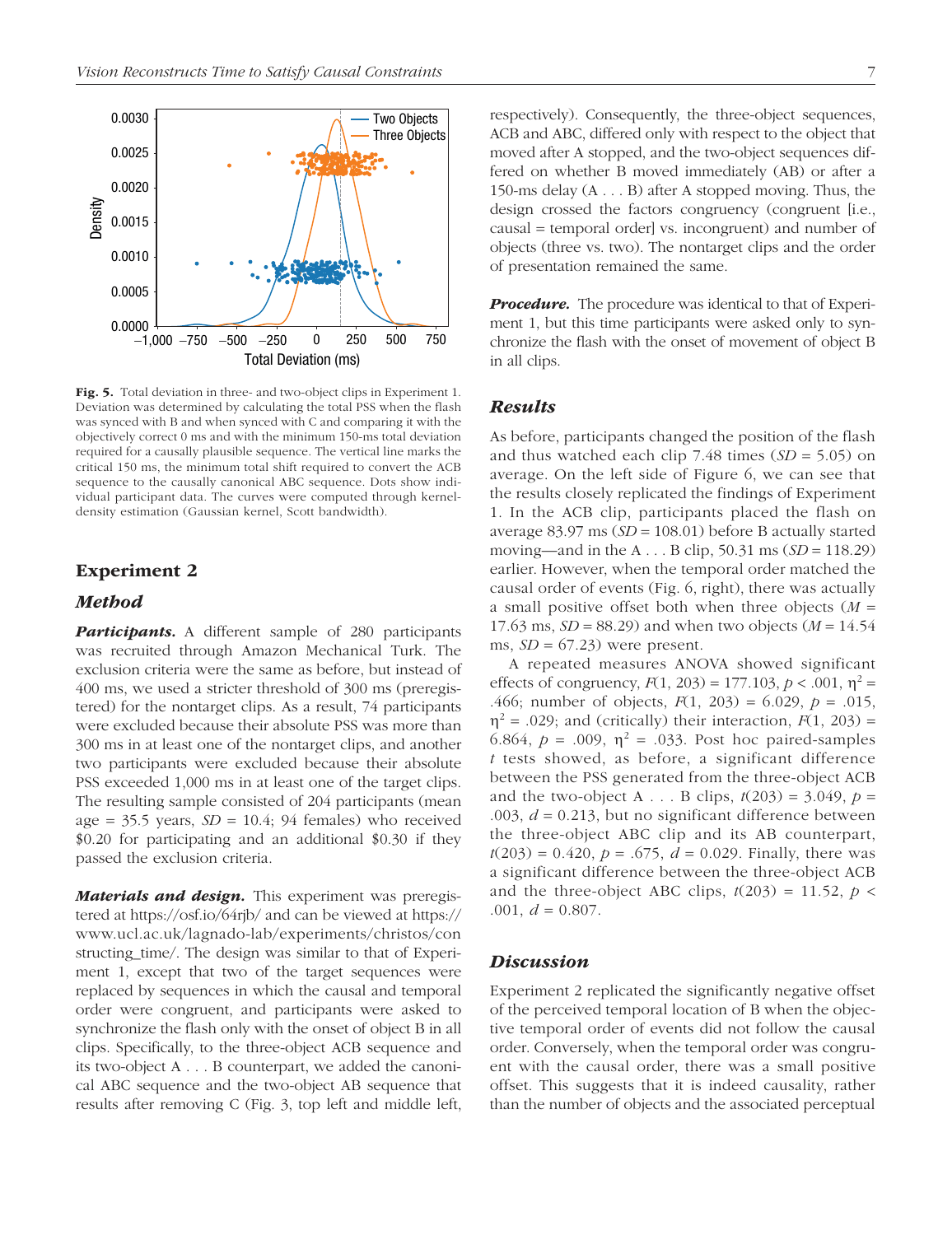

Fig. 6. Average point of subjective simultaneity per clip type (order of events) and number of objects present in Experiment 2 (synchronization was only to object B in this experiment). Error bars represent 95% confidence intervals.

load, that affects the perceived timing of B's onset of motion. In Experiment 3, we followed the same methodology while asking participants to synchronize the flash with the onset of C.

# Experiment 3

# Method

Participants. We once again recruited 280 participants and applied the same exclusion criteria as in Experiment 2, resulting in the exclusion of 74 participants for deviations exceeding 300 ms in the nontarget clips and three participants for offsets exceeding 1,000 ms in one of the target clips. The resulting sample consisted of 203 participants (mean age = 33.46 years, *SD* = 10.53; 97 female). The participants received the same compensation as before.

**Materials and design.** This experiment was preregistered at https://osf.io/kcw4v/ and can be viewed at https://www.ucl.ac.uk/lagnado-lab/experiments/chris tos/constructing\_time/. We used the same experimental design as in the first two experiments, but this time we asked participants to synchronize the flash only with the onset of C. To that end, although the three-object clips were the same as in Experiment 2 (reordered ACB and canonical ABC), the two-object clips were modified by rendering object A invisible to generate the CB and BC clips (Fig. 3, bottom right and bottom left, respectively). The design thus, as in Experiment 2, crossed the withinsubjects factors congruency (congruent [i.e., causal = temporal order] vs. incongruent) and number of objects (three vs. two).

**Procedure.** There were no changes in procedure compared with the other two experiments.

# Results

Participants required a similar number of 7.85 (*SD* = 5.73) adjustments to reach the PSS for each clip. As shown in Figure 7, we recorded the same effect as in Experiment 1: There was a positive temporal displacement of the onset of C in the reordered ACB clip (*M* = 49.70 ms,  $SD = 106.37$ ). When A was hidden and thus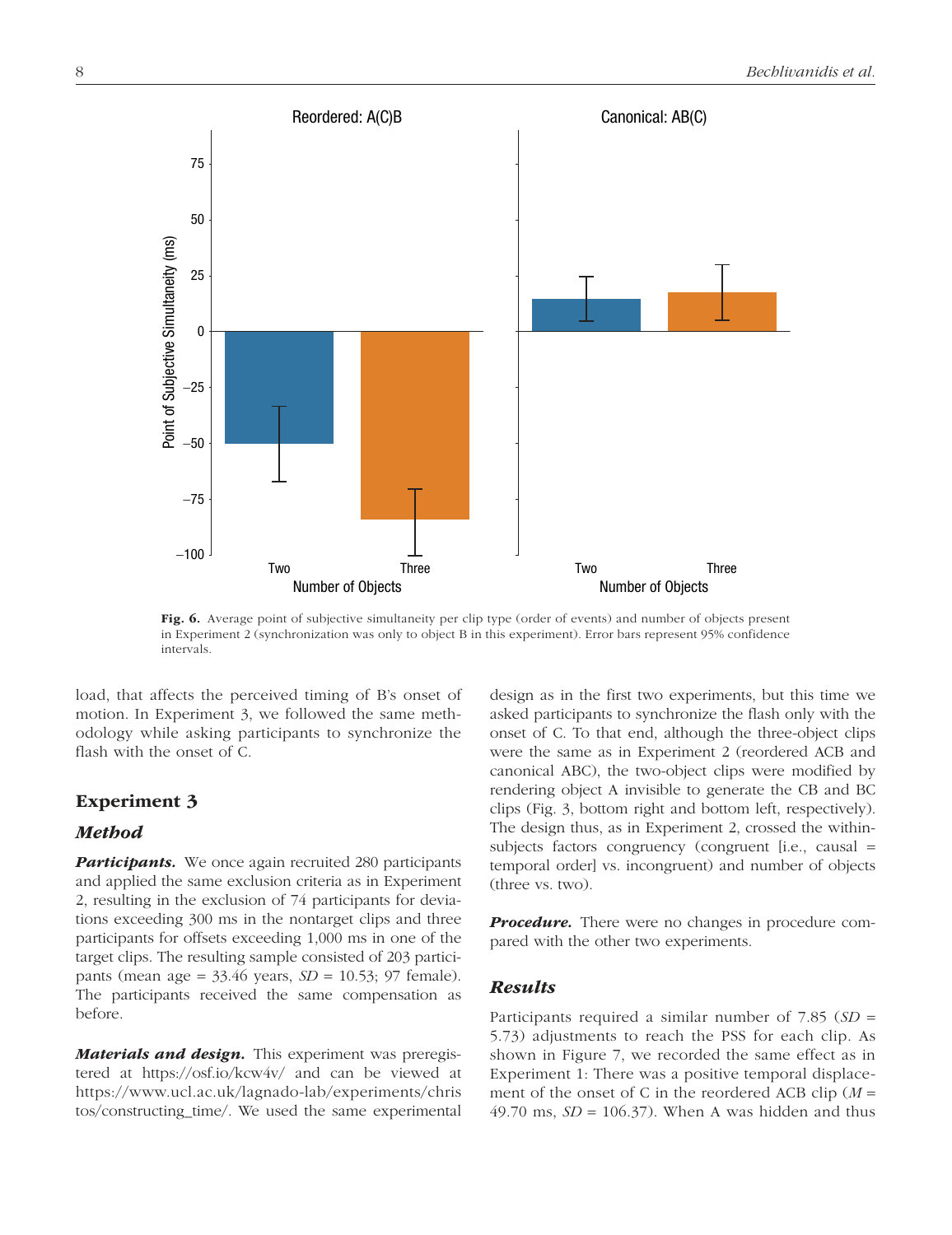

Fig. 7. Average point of subjective simultaneity per clip type (order of events) and number of objects present in Experiment 3 (synchronization was only to object C in this experiment). Error bars represent 95% confidence intervals.

the causal impression was not present, the PSS for C turned negative  $(M = -41.48 \text{ ms}, SD = 129.19)$ , as observed earlier. Both the two-object and the threeobject canonical clips produced small offsets, negative in the former case (*M* = −2.03 ms, *SD* = 124.36) and positive in the latter (*M* = 18.55 ms, *SD* = 89.97).

A repeated measures ANOVA showed a significant main effect of the number of objects,  $F(1, 202) = 48.130$ ,  $p < .001$ ,  $\eta^2 = .192$ , but not of congruency,  $F(1, 202) =$ 0.306,  $p = .581$ ,  $\eta^2 = .002$ . Crucially, the interaction was significant,  $F(1, 202) = 23.868$ ,  $p < .001$ ,  $\eta^2 = .106$ . Planned post hoc *t* tests showed that the offsets in the ACB clip were significantly higher compared with the offsets both in the CB counterpart,  $t(202) = 7.992$ ,  $p <$ .001, *d* = 0.561, and in the canonical ABC clip, *t*(202) = 3.696,  $p < .001$ ,  $d = 0.259$ .

# **Discussion**

Experiment 3 corroborated the findings in Experiments 1 and 2, showing that it is not the number of objects that produces the perceived temporal displacement of events. Only in the presence of a causal expectation or a causal impression, and only when that is incongruent with the objective temporal order of events, does the perceptual system shift the timing of events to match a causal interpretation.

# General Discussion

Collectively, our findings constitute the first demonstration of a unisensory perceptual illusion of temporal order induced by causal impressions, indicating that the visual system generates the experienced order through a process of interpretation (Grush, 2016; Holcombe, 2015). Participants were given precise instructions and sufficient time to repeatedly view the sequences, they attended to the critical events using the same modality, and they synchronized object motion with a nonlocalized flash. We can thus confidently rule out alternative explanations based on inattentional blindness, multimodal integration, flash lag, and motion aftereffects. Because stimulus presentation was free and unconstrained relative to the time of saccades, our results cannot be accounted for by transient perisaccadic mislocalization, either (Kresevic et al., 2016; Morrone et al., 2005). Although in this case we examined the effect only with an adult population recruited from a crowdsourcing platform, previous research suggests that children as young as 4 years old are also susceptible to causal reordering, at least when asked to make post hoc reports (Tecwyn et al., 2020). More research needs to be carried out to study the degree of perceptual shift and, more broadly, the generalizability of the current results.

One potential limitation of the work reported here is the possibility<sup>4</sup> that the perceptual signals of temporal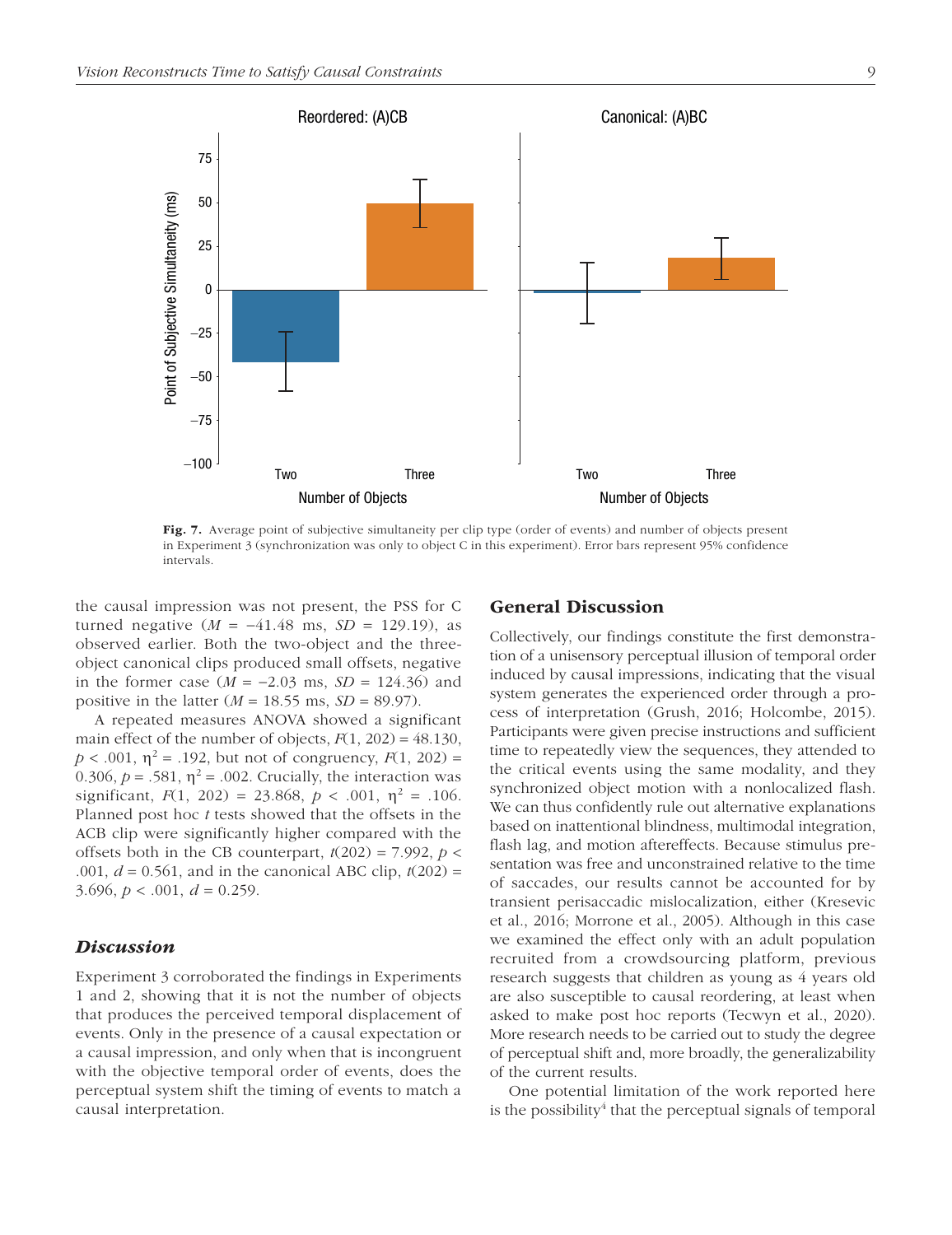order in our stimuli could have been ambiguous (i.e., within the range of a just-noticeable difference [JND]). Specifically, it is possible that when the onset of motion and the flash were less than 100 ms apart, they fell within the same simultaneity window (Holcombe, 2015), and therefore causal impressions were guiding temporal-order judgments in the presence of a completely uninformative temporal signal. We are unaware of any prior research examining JNDs of temporal-order judgments in perceptual-causality stimuli. However, more generally, JNDs in temporal-order judgments tend to be much smaller than the differences we report—for example, from 5 ms (Sweet, 1953) up to 40 ms (Tadin et al., 2010), depending on the nature of the stimuli. One preparation, aimed at deliberately interfering with temporal-order judgments by surrounding each critical target event with 10 extraneous flickering discs, saw JNDs deteriorate as far as 110 ms (Cass & Van der Burg, 2014). Because we observed offsets as large as 80 ms, outside the range of typically observed JNDs, we are reasonably confident that our results go beyond mere cognitive bias. However, the extent to which preceding or subsequent motion of the other objects may have interfered with temporal-order judgment or the extent with which a flashing background may have masked critical events (Nishida & Johnston, 2002; Suchow & Alvarez, 2011) are unknown, and thus we cannot rule out the possibility that causal impressions served as a cognitive factor biasing perceptual responses in light of ambiguous perceptual signals.

It is interesting to note that although our interpretation of the current findings hinges on the presence of causal impressions, and participants in past research have indeed reported such strong impressions (Bechlivanidis & Lagnado, 2016; Tecwyn et al., 2020), the critical ACB sequence is objectively not causal. How can a causal impression strong enough to undermine temporal information be generated from noncausal stimuli? This is a recurring question in the causal-perception literature. The almost universal causal impressions resulting from a prototypical Michottean launching stimulus (Michotte, 1963) are often described as illusions of causality (White, 2006) because the stimulus consists of a highly improbable frictionless, perfectly elastic collision (Runeson, 1983; White, 1988). The explanations offered in that case, and that may also apply to our stimuli, refer either to the similarity of the stimulus with a stored schema (Weir, 1978; White, 2006) or to the inadvertent activation of a low-level causal detector (Michotte, 1963; Scholl & Tremoulet, 2000). Thus, one possibility is that the ACB sequence is, despite its inconsistencies, similar enough to a series of collisions that a causal schema of a domino-like effect remains the most plausible account of what transpired. Alternatively, the speculated low-level causal detector might be activated, because many of the cues to causality (spatiotemporal contiguity, property transmission) are present. The only difference between the causal ABC and the noncausal ACB sequence is that the identity of the object that moves after contact does not match the identity of the object that was interacted on, and this might not suffice to preclude a causal impression.

The influence of causality on time perception is also apparent in multisensory integration (Stein & Meredith, 1993). However, in that case the temporal distortions are usually explained as the attempt of the perceptual system to account for the different transmission media and transduction speeds between, for example, visual and auditory signals with a common source. Our results show that the assumed causal structure of the incoming signals (common cause in multisensory integration or causal chains here) affects the experienced timing of those signals, even in the absence of variable transmission or transduction speeds. A general principle emerges, according to which the relative timing of signal arrival is superseded by inferences regarding the timing of transmission, irrespective of the nature of those signals.

Regarding the process basis of the reordering effect, we discern two possibilities: Based on predictive coding (Hosoya et al., 2005) or integration of sensory evidence with prior experience (Eagleman & Holcombe, 2002), strong causal expectations may overpower the information from the incoming visual signal. Alternatively, if some causal impressions are, as has been argued (Bechlivanidis et al., 2019; Schlottmann, 2000; Scholl & Tremoulet, 2000), the result of low-level perceptual processes, our stimulus was generating two contradictory sensory signals, one due to the objective temporal order and one due to the implied causal order of events, and the latter was weighted more heavily. As in the "checkershadow illusion" (Adelson, 1995), in which color perception is shown to incorporate assumptions about shadows, temporal-order perception is shown here to account for assumptions about causality. And as the recipient of two letters does not rely solely on their order of arrival to infer the order of posting (Dennett & Kinsbourne, 1992), the human visual system uses causation as a postmark to determine the most plausible order of events in the world.

## **Transparency**

*Action Editor:* Robert L. Goldstone *Editor:* Patricia J. Bauer

*Author Contributions*

All the authors conceived the experimental paradigm. C. Bechlivanidis and M. J. Buehner designed the experiments. C. Bechlivanidis analyzed the data. C. Bechlivanidis and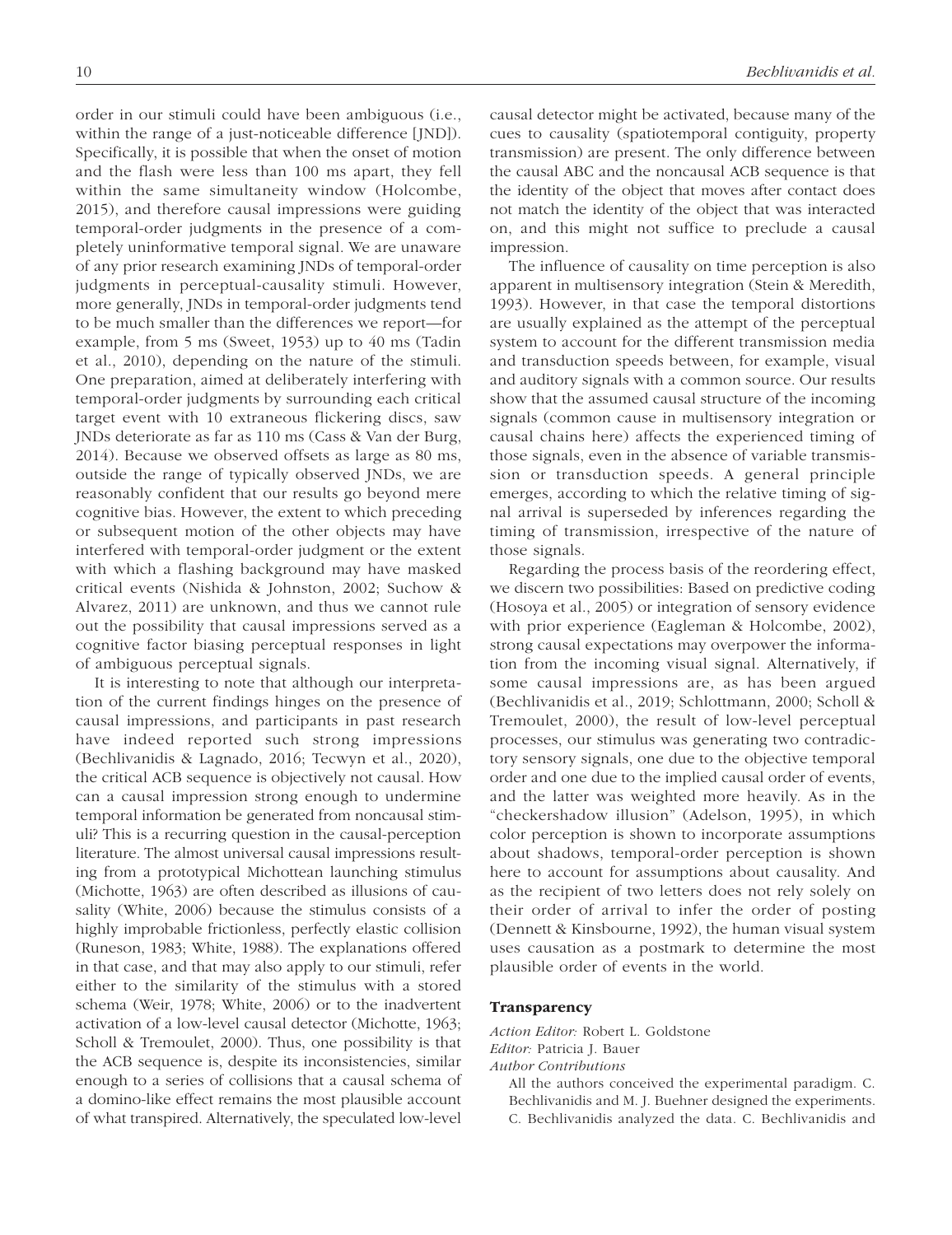M. J. Buehner wrote the manuscript, and the rest of the authors provided critical input. All authors approved the final manuscript for submission.

## *Declaration of Conflicting Interests*

The author(s) declared that there were no conflicts of interest with respect to the authorship or the publication of this article.

## *Funding*

This work was supported by Leverhulme Trust Grant No. RPG-2015-267.

### *Open Practices*

All data and analysis code have been made publicly available via OSF and can be accessed at https://osf.io/sz8yt/. The design and analysis plans for the experiments were preregistered on OSF (Experiment 1: https://osf.io/w2qd4/; Experiment 2: https://osf.io/64rjb/; Experiment 3: https:// osf.io/kcw4v/). This article has received the badges for Open Data, Open Materials, and Preregistration. More information about the Open Practices badges can be found at http://www.psychologicalscience.org/publications/ badges.



## ORCID iD

Teresa McCormack D https://orcid.org/0000-0002-5370-4496

### **Notes**

1. The invisible object in two-object clips was still present in the animation but rendered in the same color as the background (No. FFFFFF). This was done to reduce the possibility of timing variations due to computational load. Both the intended and the actual timings of the events were recorded and showed no systematic variability.

2. The raw data for all experiments can be found at https://osf .io/sz8yt/.

3. In most cases, normality assumptions were violated (Shapiro-Wilk tests), leading us to conduct additional nonparametric equivalents for all tests reported here (e.g., Friedman  $\chi^2$  test, Wilcoxon signed-rank test). Given that we did not find any noteworthy differences between the parametric and the nonparametric tests, we opted to report the former, which were preregistered, are arguably robust to normality violations, and are more familiar to readers.

4. We thank one of our reviewers, Alex Holcombe, for suggesting this.

## References

Adelson, E. H. (1995). *Checkershadow illusion*. http://persci .mit.edu/gallery/checkershadow

- Bechlivanidis, C., & Lagnado, D. A. (2013). Does the "why" tell us the "when"? *Psychological Science*, *24*(8), 1563– 1572. https://doi.org/10.1177/0956797613476046
- Bechlivanidis, C., & Lagnado, D. A. (2016). Time reordered: Causal perception guides the interpretation of temporal

order. *Cognition*, *146*, 58–66. https://doi.org/10.1016/j .cognition.2015.09.001

- Bechlivanidis, C., Schlottmann, A., & Lagnado, D. A. (2019). Causation without realism. *Journal of Experimental Psychology: General*, *148*(5), 785–804. https://doi.org/10 .1037/xge0000602
- Cass, J., & Van der Burg, E. (2014). Remote temporal camouflage: Contextual flicker disrupts perceived visual temporal order. *Vision Research*, *103*(5), 92–100. https://doi .org/10.1016/j.visres.2014.08.008
- Dennett, D. C., & Kinsbourne, M. (1992). Time and the observer: The where and when of consciousness in the brain. *Behavioral and Brain Sciences*, *15*, 183–247. https://doi.org/10.1017/S0140525X12000477
- Eagleman, D. M., & Holcombe, A. O. (2002). Causality and the perception of time. *Trends in Cognitive Sciences*, *6*(8), 323–325. https://doi.org/10.1016/S1364-6613(02)01945-9
- Grush, R. (2016). *On the temporal character of temporal experience, its scale non-invariance, and its small scale structure*. https://philpapers.org/archive/GRUOTT-2.pdf
- Holcombe, A. O. (2015). The temporal organization of perception. In J. Wagemans (Ed.), *The Oxford handbook of perceptual organization*. Oxford University Press. https:// doi.org/10.1093/oxfordhb/9780199686858.013.057
- Hosoya, T., Baccus, S. A., & Meister, M. (2005). Dynamic predictive coding by the retina. *Nature*, *436*(7047), 71–77. https://doi.org/10.1038/nature03689
- Kresevic, J. L., Marinovic, W., Johnston, A., & Arnold, D. H. (2016). Time order reversals and saccades. *Vision Research*, *125*, 23–29. https://doi.org/10.1016/j.visres.2016 .04.005
- Mellor, D. H. (1985). *Real time*. Cambridge University Press.
- Michotte, A. (1963). *The perception of causality*. Methuen.
- Morrone, M. C., Ross, J., & Burr, D. (2005). Saccadic eye movements cause compression of time as well as space. *Nature Neuroscience*, *8*(7), 950–954. https://doi.org/ 10.1038/nn1488
- Nishida, S., & Johnston, A. (2002). Marker correspondence, not processing latency, determines temporal binding of visual attributes. *Current Biology*, *125*(5), 359–368. https://doi.org/10.1016/S0960-9822(02)00698-X
- Pedro, T. (2020). Causal beliefs and perception of temporal order. The 'reordering effect.*' Timing & Time Perception*, *8*(2), 137–161. https://doi.org/10.1163/22134468-20191155
- Phillips, I. B. (2014). Experience of and in time. *Philosophy Compass*, *9*(2), 131–144. https://doi.org/10.1111/phc3.12107
- Runeson, S. (1983). *On visual perception of dynamic events*. Acta Universitatis Upsaliensis: Studia Psychologica Upsaliensia.
- Schlottmann, A. (2000). Is perception of causality modular? *Trends in Cognitive Sciences*, *4*(12), 441–442.
- Scholl, B. J., & Tremoulet, P. D. (2000). Perceptual causality and animacy. *Trends in Cognitive Sciences*, *4*(8), 299–309. https://doi.org/10.1016/S1364-6613(00)01506-0
- Stein, B. E., & Meredith, M. A. (1993). *The merging of the senses*. MIT Press.
- Suchow, J. W., & Alvarez, G. A. (2011). Motion silences awareness of visual change. *Current Biology*, *212*(2), 140–143. https://doi.org/10.1016/j.cub.2010.12.019